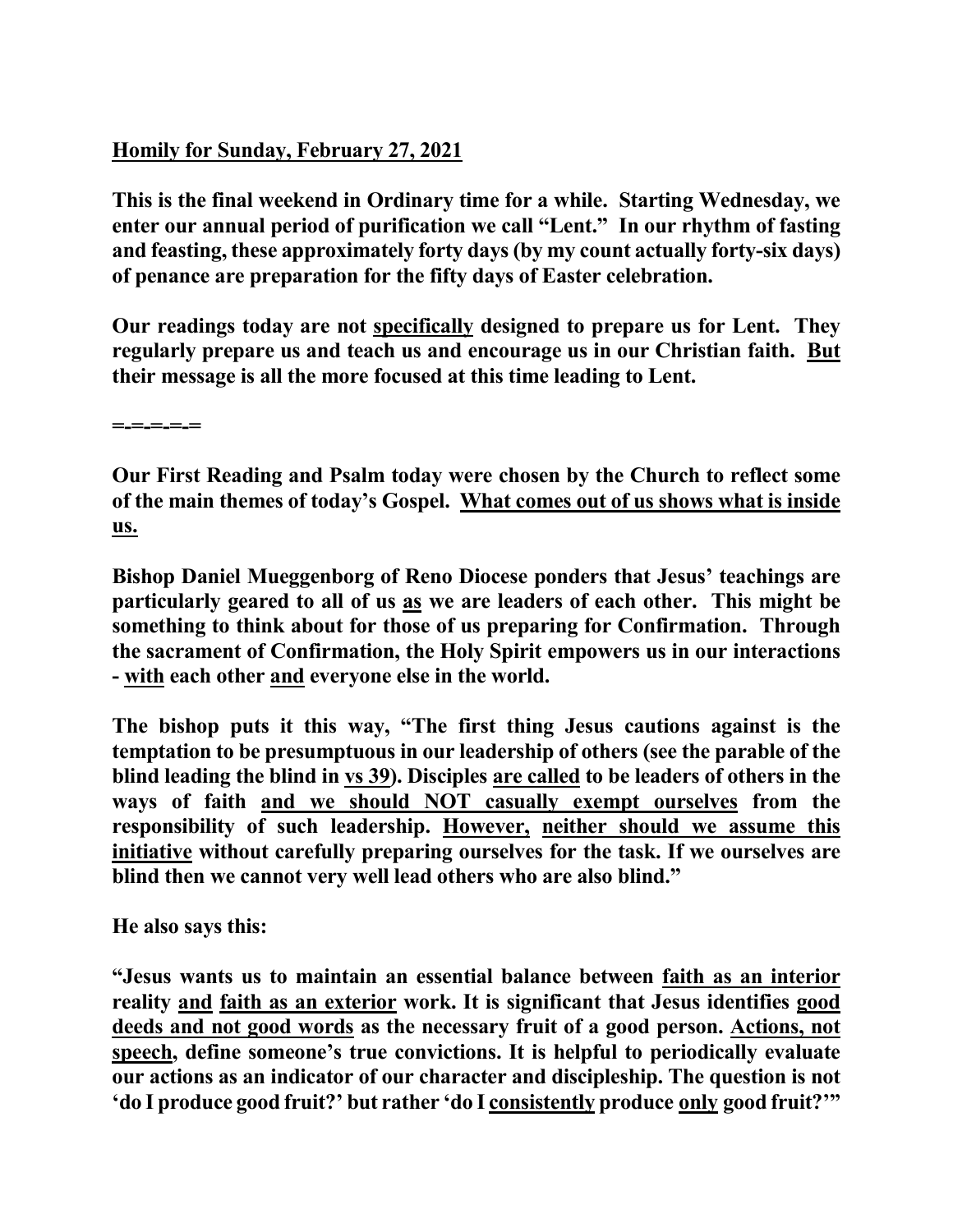**My Brothers and Sisters, we do well to remember that this Lent is not about doing various unrelated actions. Our choices for Lent are to be focused on letting Christ improve our discipleship, that we may "consistently produce only good fruit."** 

**=-=-=-=-=** 

**Our Second Reading today from Paul's First Letter to the Corinthians reminds us that at the Second Coming – at the general Resurrection of the Dead – we will be changed, and God will fulfill what He has begun in Christ's Resurrection. As Paul puts it,** 

**"When this which is corruptible clothes itself with incorruptibility and this which is mortal clothes itself with immortality, then the word that is written shall come about:** 

**Death is swallowed up in victory. Where, O death, is your victory? Where, O death, is your sting?"** 

**As we enter into the coming period of Lent, we practice what Paul gave as a conclusion of these thoughts. Because of God's victory, which even will include the end of death itself in our human experience, Paul can urge us on. He says,** 

**"Therefore, my beloved brothers and sisters, be firm, steadfast, always fully devoted to the work of the Lord, knowing that in the Lord your labor is not in vain."** 

**=-=-=-=-=** 

**Todays' Second Reading is one of the many selections offered for Funerals. When this passage is used, I sometimes include the following reflection from Saint Baldwin of Canterbury, who lived in the twelfth century. I end with it today.**

**Death is strong, for it can rob us of the gift of life. Love too is strong, for it can restore us to a better life.**

**Death is strong, for it can strip us of this robe of flesh. Love too is strong, for it can take death's spoils away and give them back to us.**